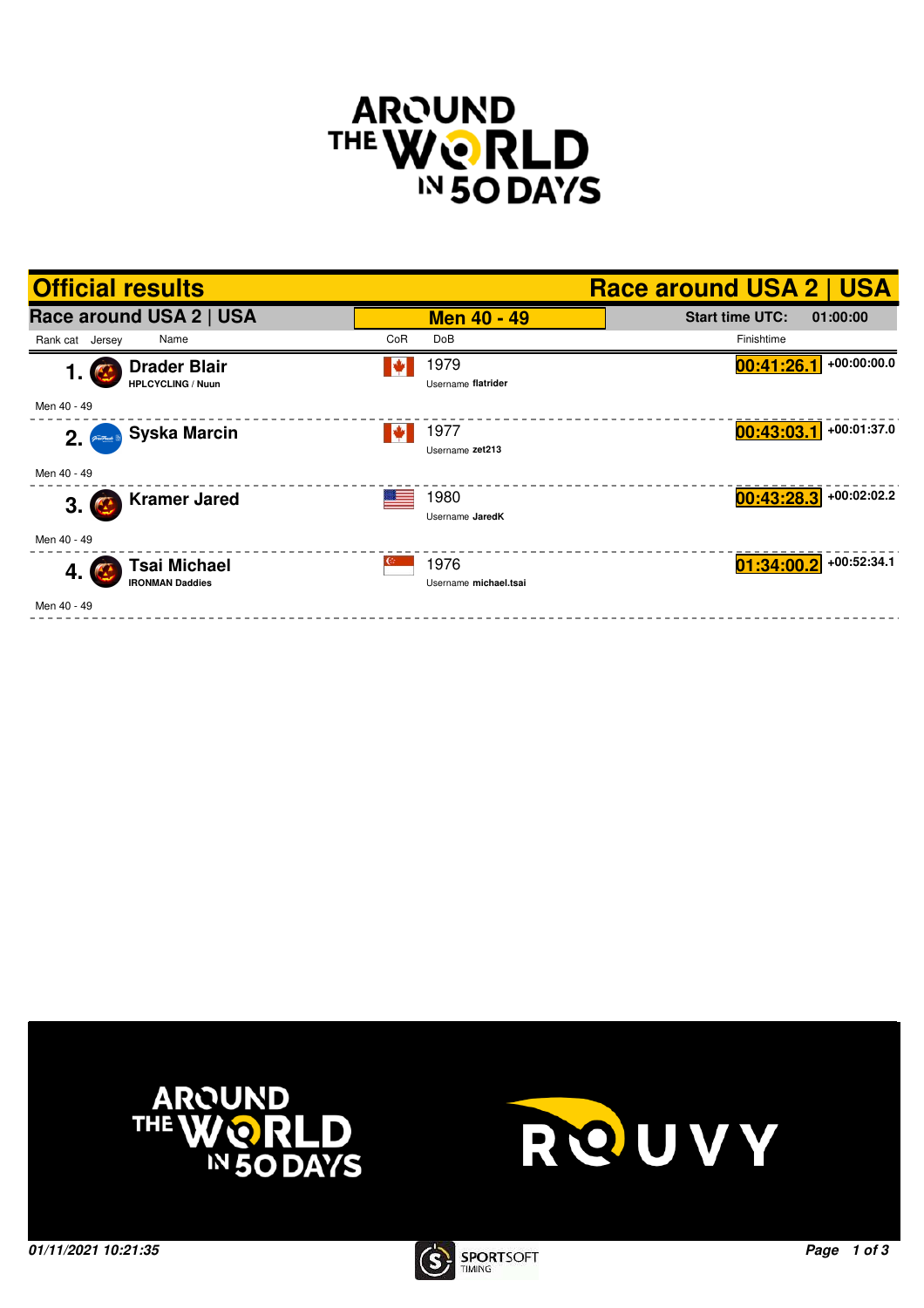| Race around USA 2   USA            | <b>Men 50 - 59</b>         | <b>Start time UTC:</b><br>01:00:00 |
|------------------------------------|----------------------------|------------------------------------|
| Name<br>Rank cat Jersey            | CoR<br>DoB                 | Finishtime                         |
| <b>Brown James</b><br>$1.$ $2.2$   | 1966<br>Username goldeneye | $+00:00:00.0$<br>00:42:55.4        |
| Men 50 - 59                        |                            |                                    |
| w Tekito<br>2.7                    | 1962                       | $+00:01:06.7$<br>00:44:02.1        |
|                                    | Username tekito            |                                    |
| Men 50 - 59                        |                            |                                    |
| <b>Clendenen David</b><br>3.<br>70 | 1963                       | $00:45:28.2$ +00:02:32.8           |
| [Kryki Sports]                     | Username bdd127            |                                    |
| Men 50 - 59                        |                            |                                    |